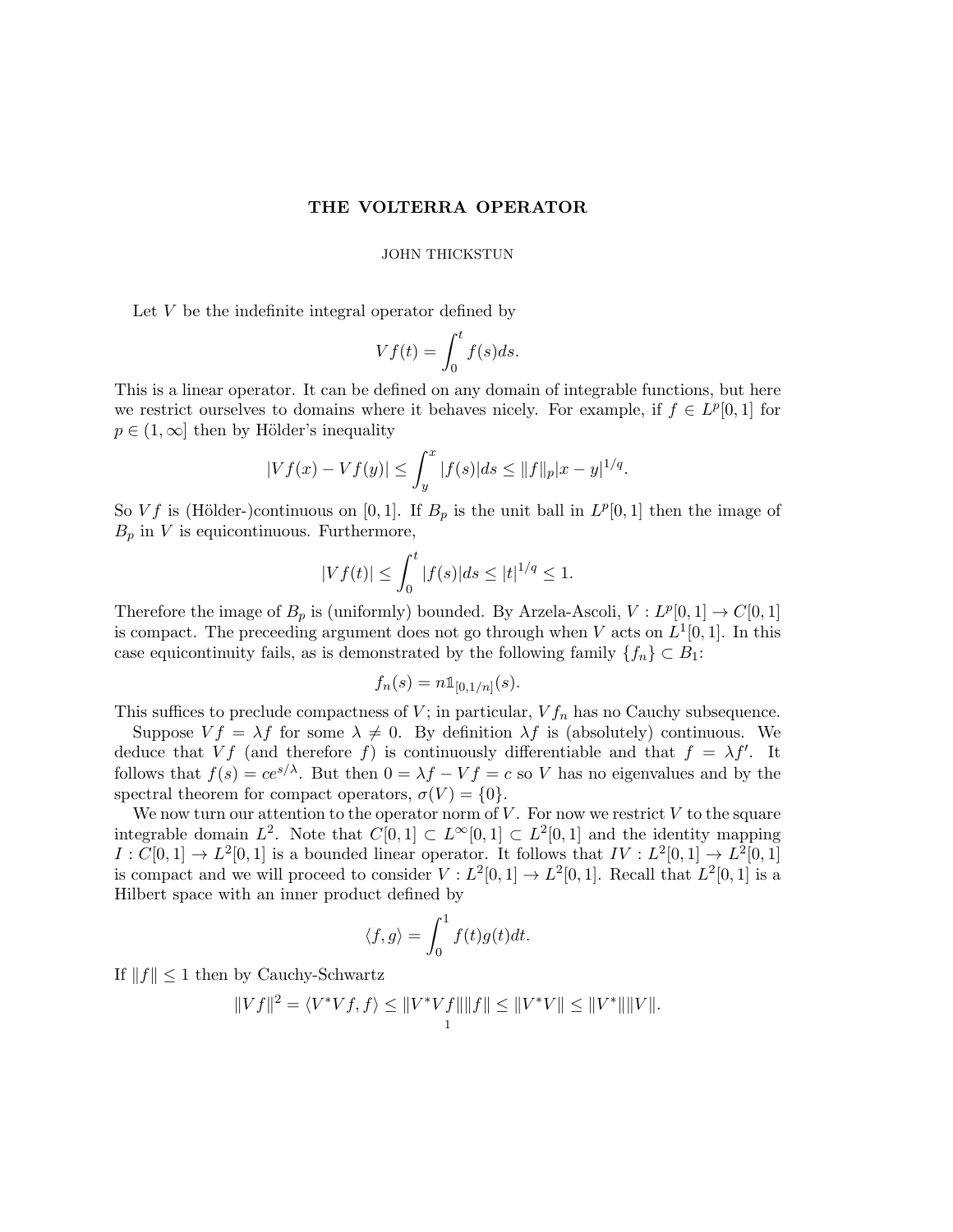#### 2 JOHN THICKSTUN

Therefore  $||V|| \le ||V^*||$  and by a symmetric argument,  $||V^*|| \le ||V||$ . It follows that  $||V||^2 = ||V^*V||$  and we can compute  $||V||$  in terms of  $V^*V$ . The adjoint of V is

$$
V^*f(t) = \int_t^1 f(s)ds.
$$

This is easily verified by Fubini's theorem:

$$
\langle f, Vf \rangle = \int_0^1 f(t) \int_0^t f(s) ds dt = \int_0^1 f(s) \int_s^1 f(t) dt ds = \langle V^* f, f \rangle.
$$

Because compact operators form an ideal,  $V^*V$  is compact. Clearly  $V^*V$  is self-adjoint. By the spectral theorem for compact self-adjoint operators,  $V^*V$  is diagonalizable and therefore its operator norm is just the magnitude of its largest eigenvalue.

Suppose  $V^*Vf = \lambda f$ ,  $f \neq 0$ . Then f is continuous and Vf is continuously differentiable. It follows that  $f \in C^2[0,1]$  and

$$
\lambda f''(x) = \frac{\partial^2}{\partial x^2} \int_x^1 \int_0^t f(s) ds dt = -\frac{\partial}{\partial x} \int_0^x f(s) ds = -f(x).
$$

Let  $\omega^2 = 1/\lambda$ . We deduce that eigenfunctions of  $V^*V$  must be of the form

$$
f(x) = ae^{i\omega x} + be^{-i\omega x}
$$

.

.

Furthermore, routine integration shows that

$$
V^*Vf(x) = a \int_x^1 \int_0^t e^{i\omega s} ds + b \int_x^1 \int_0^t e^{-i\omega s} ds
$$

$$
= \frac{1}{\omega^2} f(x) + \frac{1}{i\omega} (a - b)x - \frac{1}{\omega^2} (ae^{i\omega} + be^{-i\omega}) - \frac{1}{i\omega} (a - b)
$$

From the second term, we must have  $a = b$  and f therefore has the form  $2a \cos(\omega x)$ . From the third term, since  $a \neq 0$ ,  $\cos(i\omega) = 0$ . It follows that f is an eigenfunction if and only if  $\omega = \frac{2n+1}{2}$  $\frac{\nu+1}{2}\pi$ . The eigenvalues of  $V^*V$  are therefore

$$
\lambda_n = \frac{4}{(2n+1)^2 \pi^2}
$$

Maximizing over n we see that the largest eigenvalue of  $V^*V$ , and therefore its operator norm, is  $\lambda_0 = \frac{4}{\pi^2}$ . We conclude that  $||V|| = \frac{2}{\pi}$  $\frac{2}{\pi}$ .

The operator norm is crucially dependent upon the operator's domain of definition. For example, consider instead  $V: L^1[0,1] \to L^1[0,1]$ . Then

$$
||Vf|| \le \int_0^1 \int_0^t |f(s)| ds dt \le \int_0^1 \int_0^1 |f(s)| ds dt = ||f||.
$$

Therefore  $||V|| \leq 1$ . Using the same example we used earlier to rule out compactness of V, as  $n \to \infty$ ,

$$
||Vf_n|| = \int_0^1 \int_0^t n \mathbb{1}_{[0,1/n]}(s) ds dt = \int_0^{1/n} n t dt + \int_{1/n}^1 dt = 1 - \frac{1}{2n} \to 1.
$$

So in this case  $||V|| = 1$ .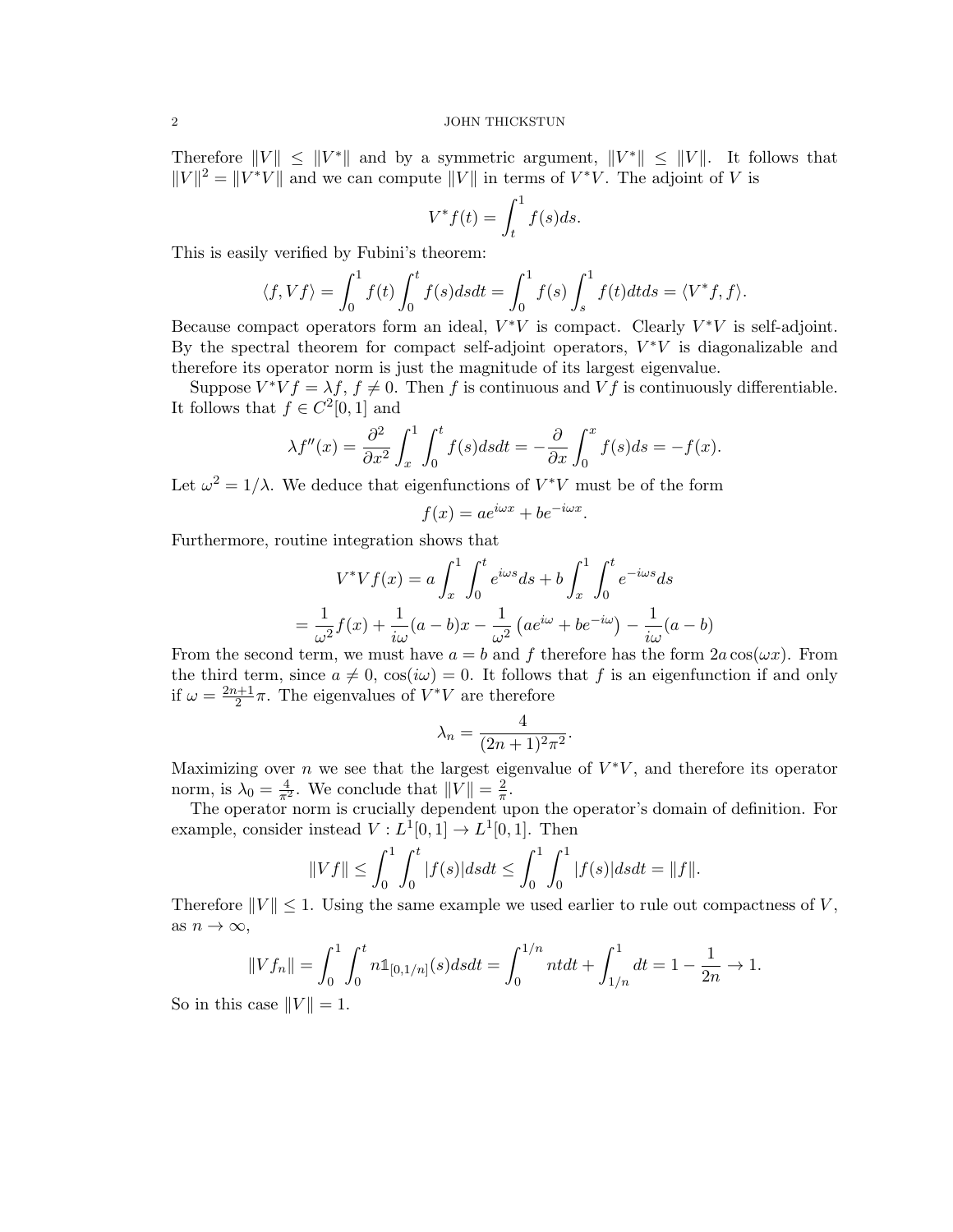## THE VOLTERRA OPERATOR 3

### 1. hilbert-schmidt operators

Let  $L(U)$  denote the space of linear operators on a linear space U over F. When U is finite dimensional we can identify  $U \otimes U^*$  with  $L(U)$  by associating  $u \otimes v^* \in U \otimes U^*$  with  $T \in L(U)$  such that  $T(w) = v^*(w)u$ . Let  $ev : U \times U^* \to F$  be the (bilinear) evaluation functional defined by  $ev(u, v^*) = v^*(u)$ . By universality of the tensor product this induces a map tr :  $U \otimes U^* \to F$ . We identify this map with a map tr :  $L(U) \to F$ , which we call the trace.

In infinite dimensions,  $U \otimes U^*$  identifies only with finite rank operators. From the preceeding discussion, we can define a Hilbert-Schmidt inner product of finite rank operators  $S, T \in L(U),$ 

$$
\langle S, T \rangle_{HS} = \text{tr}(S^*T).
$$

And we define the space of Hilbert-Schmidt operators to be the completion of the finite rank operators with respect to this inner product. Let  $ev_u: U \otimes U^* \to U$  be the evaluation map on finite rank operators defined by  $ev_u(T) = Tu$ . This map is uniformly continuous and by universality of completion it induces a map on the Hilbert-Schmidt operators. Furthermore, if  $T$  is Hilbert-Schmidt then

$$
T(\alpha u + v) = \lim_{n \to \infty} T_n(\alpha u + v) = \alpha \lim_{n \to \infty} T_n u + \lim_{n \to \infty} T_n v = \alpha T u + T v.
$$

Limits here are taken in the sense of the topology induced by the Hilbert-Schmidt inner product. We therefore identify Hilbert-Schmidt operators with a subspace of  $L(U)$ .

Suppose H is a Hilbert space with (possibly uncountable) orthonormal basis  $(e_i)_{i\in B}$  and let  $u \in H$ . If A is a bounded linear operator on H then A is continuous and has an abstract fourier representation

$$
Au = A \sum_{i \in B} \langle u, e_i \rangle e_i = \sum_{i \in B} \langle u, e_i \rangle A e_i.
$$

The latter sum converges in the sense of the operator topology. Let  $e_i^* = \langle e_i, \cdot \rangle_{HS}$  be the dual basis associated with the Hilbert-Schmidt inner product. Then

$$
Au = \sum_{i \in B} e_i^*(u) A e_i = \left(\sum_{i \in B} e_i^* \otimes A e_i\right)(u).
$$

Here the latter sum converges in the Hilbert-Schmidt topology. It follows that

$$
\operatorname{tr}(A) = \operatorname{tr} \sum_{i \in B} e_i^* \otimes A e_i = \sum_{i \in B} \operatorname{tr} (e_i^* \otimes A e_i) = \sum_{i \in B} \langle A e_i, e_i \rangle.
$$

We can now compute the Hilbert-Schmidt norm of an operator A:

$$
||A||_{HS}^2 = \langle A, A \rangle_{HS} = \text{tr}(A^*A) = \sum_{i \in B} \langle A^*Ae_i, e_i \rangle = \sum_{i \in B} ||Ae_i||^2.
$$

Observe that  $||A||_{HS}^2 < \infty$  and therefore  $||Ae_i|| = 0$  for all but countably many  $i \in B$ . If we reorder  $(e_i)$  as a countable sequence then  $(Ae_i)$  as a sequence in  $\ell^2$ . Furthermore, by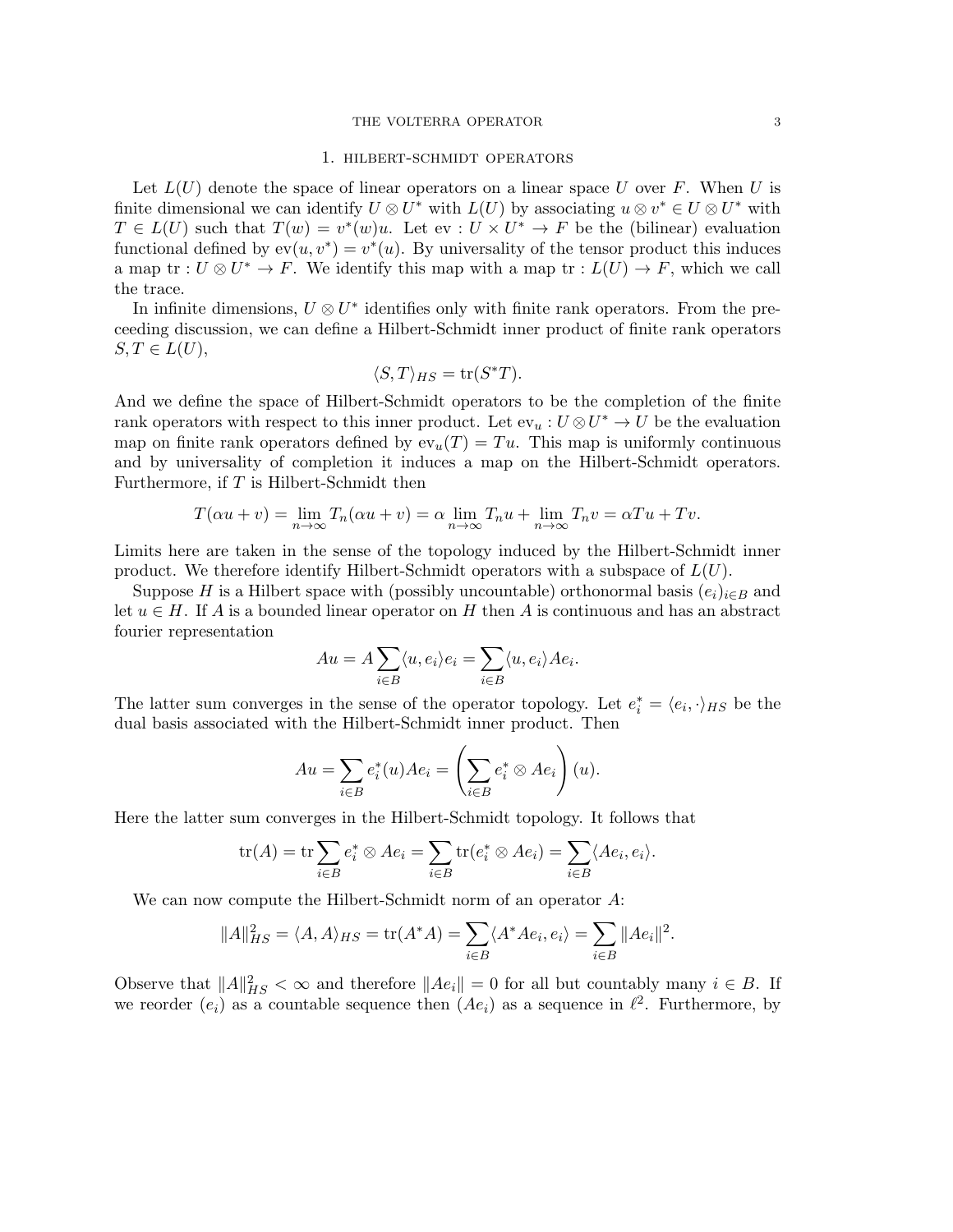Bessel's inequality

$$
\sum_{i=1}^{\infty} |\langle u, e_i \rangle|^2 \le ||u||^2 < \infty.
$$

Therefore  $\langle u, e_i \rangle$  is also a sequence in  $\ell^2$ . By Cauchy-Schwarz in  $\ell^2$ ,

$$
||Au|| \leq \sum_{i=1}^{\infty} ||\langle u, e_i \rangle Ae_i|| = \sum_{i=1}^{\infty} |\langle u, e_i \rangle| ||Ae_i|| \leq \left(\sum_{i=1}^{\infty} |\langle u, e_i \rangle|^2\right)^{\frac{1}{2}} \left(\sum_{i=1}^{\infty} ||Ae_i||^2\right)^{\frac{1}{2}}.
$$

This sum is finite from preceeding calculations and moreover

$$
||Au||^2 \le ||A||_{HS} ||u||.
$$

It follows that  $||A||_{op} \le ||A||_{HS}$ . Therefore Hilbert-Schmidt limits of finite rank operators are operator norm limits of finite rank operators, which are compact. We conclude that Hilbert-Schmidt operators are compact.

Does  $L^2(X \times X, \mu \otimes \mu) = L^2(X, \mu) \oplus L^2(X, \mu)$ ?

Let X be a  $\sigma$ -finite measure space with  $k \in L^2(X \times X)$ . We associate k (which we call a kernel) with an integral operator  $K$  by the map

$$
Ku(x) = \int_X k(x, y)u(y)dy.
$$

We will show that K is a Hilbert-Schmidt operator on  $L^2(X)$ . By Fubini's theorem,  $k(x, \cdot) \in L^2(X)$  almost everywhere. If  $k(x, \cdot) \in L^2(X)$  and  $u \in L^2(X)$  then by Cauchy-Schwarz on  $L^2(X)$ ,

$$
\int_X |k(x,y)u(y)| dy \le ||k(x, \cdot)|| ||u|| < \infty.
$$

Therefore  $k(x, y)u(y) \in L^1(X)$  and K is defined on  $L^2(X)$  (modulo null sets). Another application of Fubini shows that

$$
\int_Y |K u(x)|^2 dx \le \int_X ||k(x, \cdot)||^2 ||u||^2 dx = ||u||^2 \int_{X \times X} |k(x, y)|^2 dy \otimes dx = ||u||^2 ||k||^2 < \infty.
$$

It follows that  $Ku \in L^2(X)$  and we consider K as a linear operator  $K: L^2(X) \to L^2(X)$ . Our work further implies that  $||K|| \le ||k||$ .

Let  $i \in B$  index an orthonormal basis  $(e_i)$  of X. By Bessel's inequality

$$
||K||_{HS}^2 = \text{tr}(K^*K) = \sum_{i \in B} ||Ke_i||^2 \le \sum_{i \in B} \sum_{j \in B} |\langle Ke_i, e_j \rangle|^2.
$$

And by Fubini's theorem again,

$$
\langle Ke_i, e_j \rangle = \int_X Ke_i(x)\overline{e}_j(x)dx = \int_{X \times X} k(x, y)e_i(y)\overline{e}_j(x)dy \otimes dx.
$$